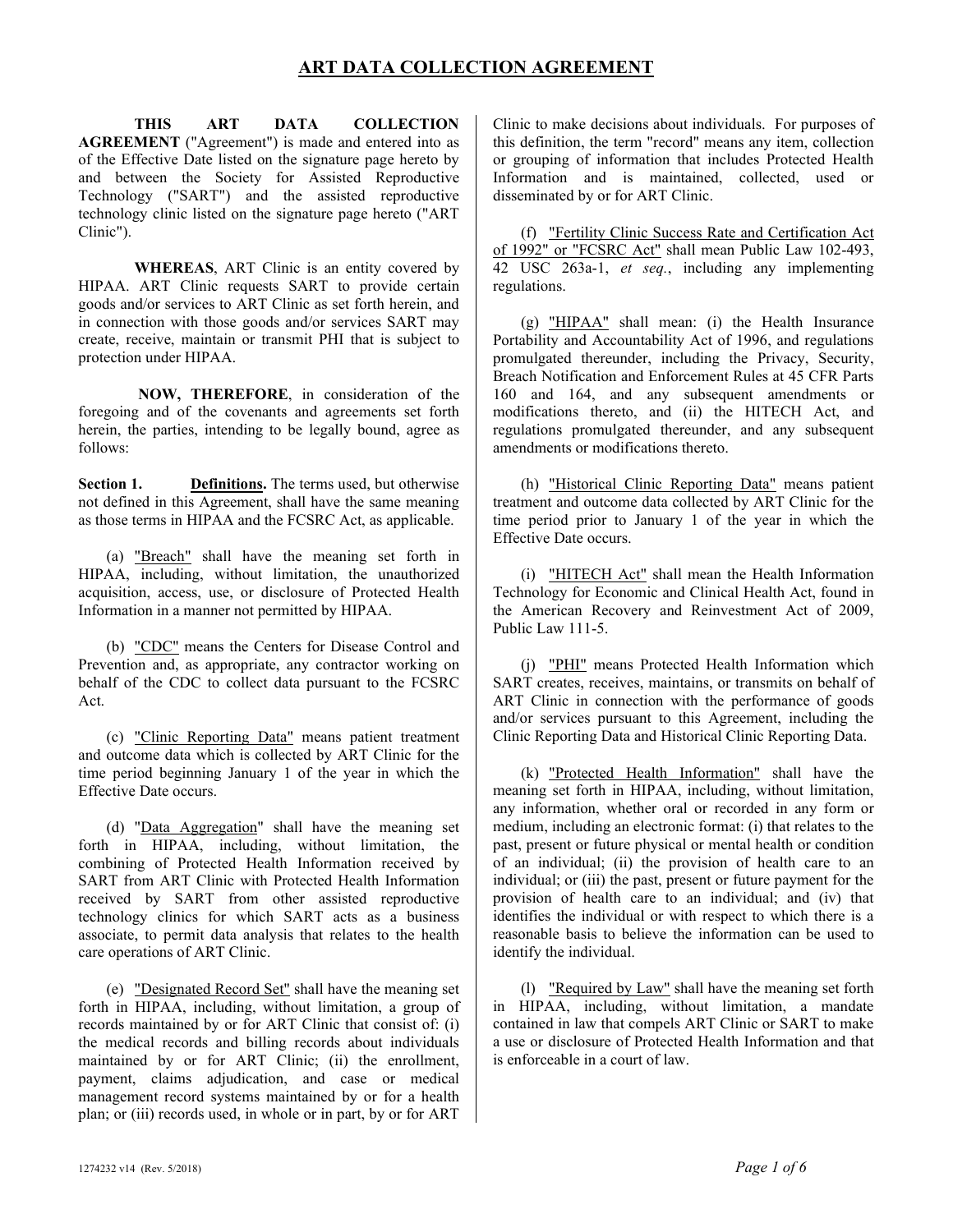(m) "Secretary" shall mean the Secretary of the U.S. Department of Health and Human Services or his/her designee.

(n) "Security Incident" shall have the meaning set forth in HIPAA, including without limitation, the attempted or successful unauthorized access, use, disclosure, modification or destruction of electronic PHI.

(o) "Unsecured PHI" shall have the meaning set forth in HIPAA, including, without limitation, PHI not secured through the use of encryption, destruction or other technologies and methodologies identified by the Secretary to render such information unusable, unreadable, or indecipherable to unauthorized persons.

**Section 2. Goods and/or Services Provided by**  SART. As of the Effective Date, SART will provide to the ART Clinic the following goods and/or services in accordance with the terms and conditions of this Agreement:

(a) ART Data Collection Website. SART shall provide ART Clinic with access to SART's secure ART Data Collection website ("Website"). ART Clinic will input its Clinic Reporting Data and Historical Clinic Reporting Data into the Website. If necessary to obtain Historical Clinic Reporting Data, SART will use best efforts to provide software to ART Clinic to enable ART Clinic to transfer its Historical Clinic Reporting Data from an electronic database into the Website. For the health care operations of the ART Clinic, including quality assessment and improvement activities, and for the purpose of SART providing services in accordance with this Agreement, SART will arrange for the Clinic Reporting Data and Historical Clinic Reporting Data to be stored and maintained. ART Clinic will be able to access its own data contained on the Website for its health care operation activities.

(b) Clinic Data Reporting Assistance. SART will convert the Clinic Reporting Data (and any Historical Clinic Reporting Data for the data year then collected by the CDC) contained on the Website into a format acceptable to the CDC and will submit the data to the CDC on the ART Clinic's behalf in accordance with the FCSRC Act. SART shall also assist ART Clinic in preparation of an annual reporting package as required by the FCSRC Act.

(c) De-Identification of Health Information; Data Aggregation. In accordance with HIPAA, SART may remove from the Clinic Reporting Data and the Historical Clinic Reporting Data all individually identifiable health information ("De-Identified Clinic Data") and may use or disclose such De-Identified Clinic Data in SART's discretion. SART may also use Clinic Reporting Data and Historical Clinic Reporting Data to provide Data Aggregation Services to ART Clinic.

(d) Publication of ART Clinic Summary Reports. SART will prepare a profile of ART Clinic for publication on a website maintained by SART or the App, as defined below. The profile will only contain De-Identified Clinic Data.

(e) Use of Data for Research Purposes. SART will make De-Identified Clinic Data available to individuals or entities who will use the data for research purposes ("Researchers"). SART will also make PHI available to Researchers as permitted by HIPAA. As required by HIPAA, ART Clinic agrees to maintain and distribute to its patients a Notice of Privacy Practices which references the possible disclosure of ART Clinic's PHI for research purposes.

(f) SART Mobile App. SART will provide certain mobile services to ART Clinic and its patients or potential patients through the use of a mobile application ("App"). In the event ART Clinic uses the App to communicate with patients, potential patients, or other users of the App or participates in the App in any other manner, the provisions of this Section 2(f) of this Agreement shall apply. SART may use Clinic Reporting Data or other information entered by ART Clinic into the Website in connection with the App. ART Clinic is solely responsible for ensuring that its use of the App and the information ART Clinic discloses through the App complies with all applicable state and federal rules, regulations, and laws. If state law requires certain actions, representations, or obligations by SART, as ART Clinic's business associate and/or the entity offering the App, in addition to those actions, representations, or obligations stated in the Agreement, ART Clinic is responsible for providing SART with written notification of such actions, representations, or obligations. ART Clinic is solely responsible for obtaining any and all patient consents or authorizations that are required by state or federal rules, regulations, or laws for use of the App. By participating in the App, ART Clinic acknowledges and consents to the transmission of information, which may include PHI, via the App, and consents to the storage of any information entered into the App, which may include PHI, by SART. By making the App available to ART Clinic, SART makes no representation or warranty to ART Clinic regarding the accuracy of the information entered into the App by a patient, potential patient, or other user of the App.

## **Section 3. Obligations of SART.**

(a) Permitted Uses. SART shall not use PHI in any manner except for the purpose of permitting SART to provide goods and/or services pursuant to this Agreement; provided, however, that SART shall not use PHI in any manner that would constitute a violation of HIPAA if so used by ART Clinic. Notwithstanding, SART may use PHI: (i) for the proper management and administration of SART; (ii) to carry out the legal responsibilities of SART; or (iii) as Required by Law.

(b) Permitted Disclosures. SART shall not disclose PHI in any manner except for the purpose of permitting SART to provide goods and/or services pursuant to this Agreement;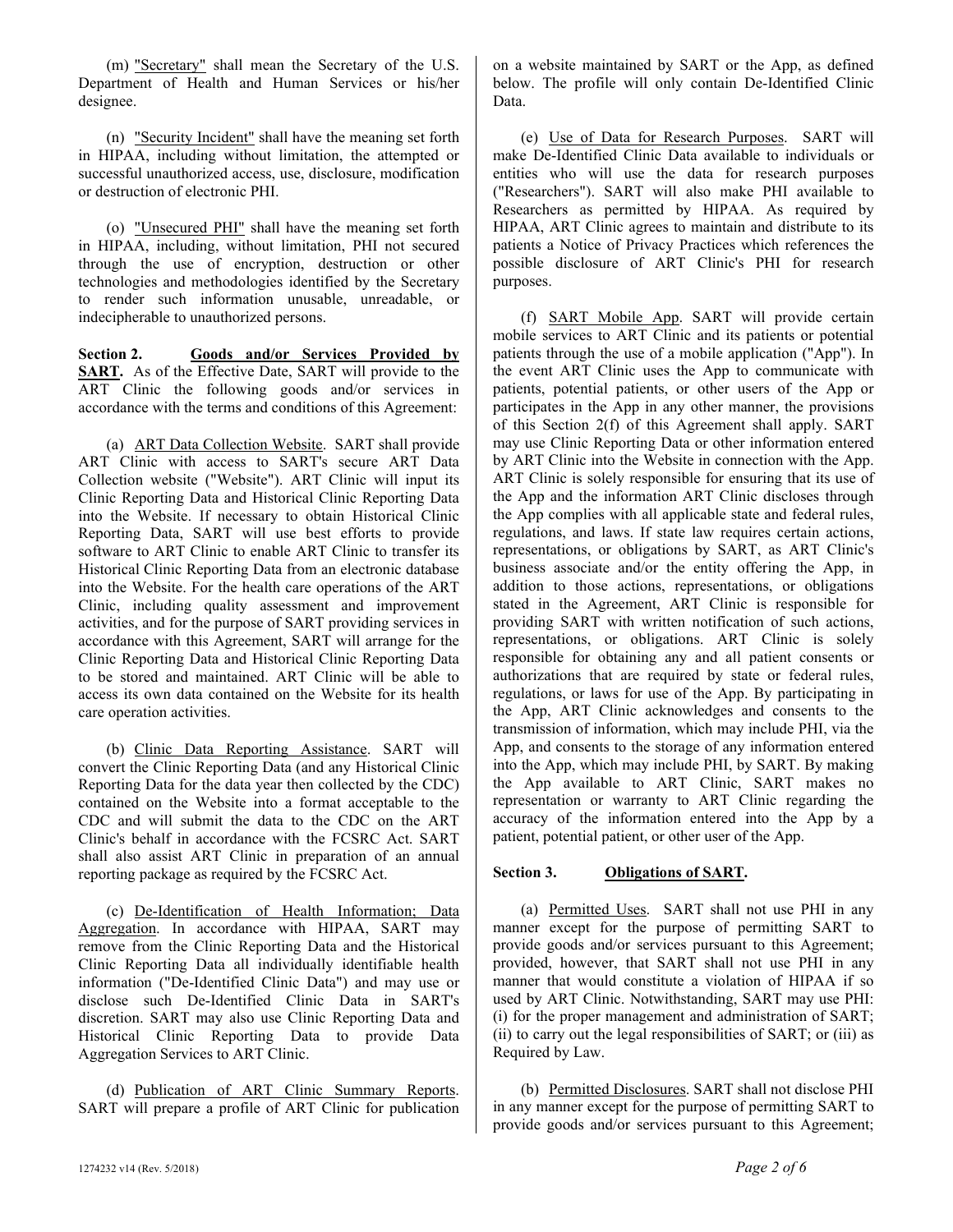provided, however, that SART shall not disclose PHI in any manner that would constitute a violation of HIPAA if so disclosed by ART Clinic. Notwithstanding, SART may disclose PHI: (i) for the proper management and administration of SART if such disclosure is Required by Law or if "Reasonable Assurances" are obtained; (ii) to carry out the legal responsibilities of SART if such disclosure is Required by Law or if "Reasonable Assurances" are obtained; or (iii) as Required by Law. To the extent that SART discloses PHI to a third-party pursuant to Section 3(b)(i) or (ii) above under Reasonable Assurances, SART must obtain from the third-party in writing, prior to making any such disclosure:  $(x)$  reasonable assurance from the thirdparty that such PHI will be held in a confidential manner; (y) reasonable assurance from the third-party that such PHI will be used or further disclosed only as Required by Law or for the purpose for which it was disclosed to such third-party; and (z) an agreement from the third-party to immediately notify SART of any breaches of confidentiality of such PHI, to the extent the third-party has obtained knowledge of such breach (collectively, "Reasonable Assurances"). Upon notice from ART Clinic, and except as Required by Law, SART shall not disclose PHI to a health plan for payment or health care operations if the individual subject to the PHI has requested such restriction and the individual (or a designee) pays out of pocket in full for the health care item or service to which the PHI relates.

(c) Appropriate Safeguards. In accordance with HIPAA, SART shall implement appropriate administrative, technical, physical, and security safeguards that reasonably and appropriately safeguard and protect the confidentiality, integrity and availability of electronic PHI that SART creates, receives, maintains or transmits on behalf of ART Clinic. As required by HIPAA, SART shall maintain policies, procedures and documentation that address these safeguards, and which are appropriate to the size and complexity of SART's operations and the nature and scope of its services for ART Clinic.

(d) SART's Subcontractors and/or Agents. To the extent SART uses one or more subcontractors or agents to perform a function, activity or service for ART Clinic, and such subcontractors or agents create, receive, maintain, or transmit PHI, SART shall require in accordance with HIPAA that each subcontractor or agent agree in writing to be bound by the terms that apply through this Agreement and HIPAA to SART. SART shall report to ART Clinic in writing, as soon as possible, the discovery of noncompliance by a subcontractor or agent of any of its obligations with respect to PHI.

(e) Access to PHI. SART shall make PHI (including electronic PHI) maintained by SART in a Designated Record Set available to ART Clinic for inspection and/or copying to enable ART Clinic to fulfill its obligations under HIPAA.

(f) Amendment of PHI. SART shall amend PHI maintained by SART in a Designated Record Set as directed by ART Clinic to enable ART Clinic to fulfill its obligations under HIPAA.

(g) Accounting of PHI Disclosures. SART agrees to document disclosures of PHI and information related to such disclosures as would be required for ART Clinic to respond to a request by an individual for an accounting of disclosures in accordance with HIPAA.

(h) Governmental Access to Records. SART shall make PHI and its facilities, internal practices, books, records, accounts, and other information relating to the use and disclosure of PHI available to the Secretary in a time and manner designated by the Secretary and shall cooperate with the Secretary concerning any investigation designed to determine ART Clinic's or SART's compliance with HIPAA.

(i) Minimum Necessary Use and Disclosure Requirement. SART shall only request, use and disclose the minimum amount of PHI necessary to reasonably accomplish the purpose of the request, use or disclosure in accordance with HIPAA. Further, SART will restrict access to PHI to those employees, workforce members, subcontractors or agents of SART who are actively and directly participating in providing goods and/or services pursuant to this Agreement and who need to know such PHI in order to fulfill such responsibilities.

(j) Retention of PHI. SART shall retain all PHI throughout the term of this Agreement and shall continue to maintain the information required under Section  $3(g)$  of this Agreement for a period of six (6) years from its creation.

(k) Notification Obligation; Mitigation. During the term of this Agreement, SART shall promptly notify ART Clinic of any use and/or disclosure of PHI not permitted by this Agreement or HIPAA, a Breach of Unsecured PHI, or any material Security Incident of which it becomes aware. This notification obligation shall include the information required by HIPAA and, at a minimum, shall provide ART Clinic with the following information to the extent known: (i) a description of the facts and circumstances concerning the improper use or disclosure, Breach or Security Incident; (ii) a description of the PHI affected; and (iii) the name and identity of the individual(s) affected. SART shall take prompt corrective action to mitigate and cure, if possible, any harmful effect that is known to SART of an improper use and/or disclosure of PHI, Breach or material Security Incident. SART shall cooperate with ART Clinic regarding any Breach notification to third parties. SART shall be deemed to discover a Breach of Unsecured PHI as of the first day on which such Breach is known, or by exercising reasonable diligence should have been known, by SART.

(l) Additional Obligations. SART shall comply with the requirements of HIPAA, which are applicable to business associates, including all guidance and regulations which are issued to implement such requirements, as may be amended, modified or superseded from time to time. To the extent SART carries out one or more of ART Clinic's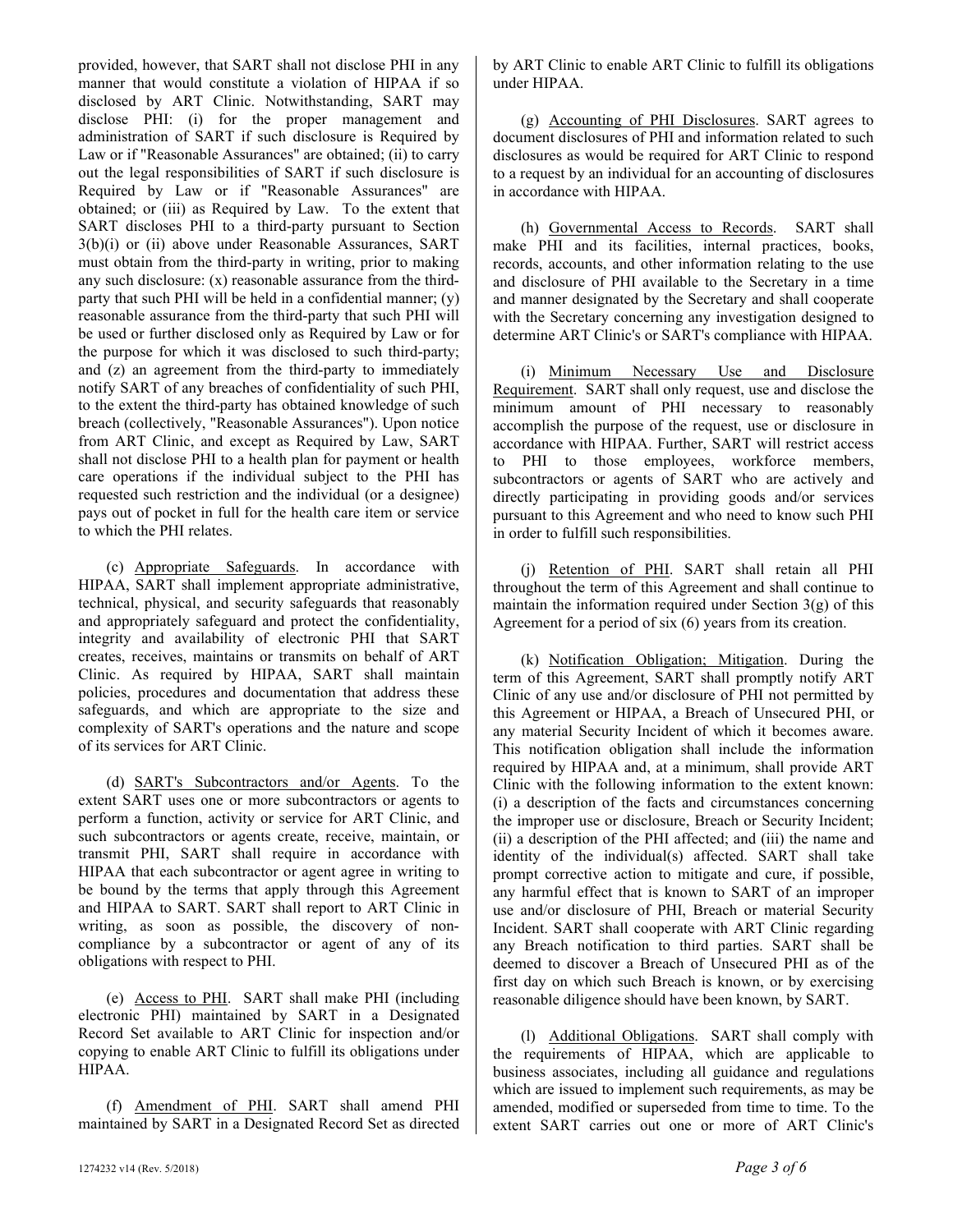obligation(s) under 45 CFR Part 164, Subpart E, in the performance of such obligations, SART shall comply with the requirements of 45 CFR Part 164, Subpart E, that apply to ART Clinic to the same extent as required by ART Clinic.

#### **Section 4. Obligations of ART Clinic.**

(a) Notification of Amendment(s). ART Clinic shall promptly notify SART of any amendments to PHI that SART is relying on for purposes of providing the goods and/or services pursuant to the terms and conditions of this Agreement.

(b) Notification of Limitation(s). ART Clinic shall promptly notify SART of any limitation(s) which may affect SART's use or disclosure of PHI, including limitations imposed by ART Clinic's Notice of Privacy Practices or any changes in, or revocation of, permission by individuals to use and/or disclose PHI, to the extent such changes or revocations affect SART's permitted or required uses and/or disclosures of PHI.

(c) Compensation to SART. In return for the services provided by SART pursuant to this Agreement, ART Clinic will pay SART an annual fee as determined by SART from time to time. Payment of the annual fee by ART Clinic is due upon receipt of invoice from SART.

(d) Compliance with Reporting Deadlines. ART Clinic will comply will all reporting deadlines established by SART, or its agents, for submission of Clinic Reporting Data so as to allow for compliance with the FCSRC Act. SART shall not be responsible for untimely or incomplete submission of reporting data to the CDC due to a failure of ART Clinic to comply with SART's, or its agents', deadlines, policies or directions.

### **Section 5. Term and Termination.**

(a) Term. This Agreement shall commence on the Effective Date and will remain effective for one (1) year, unless terminated in accordance with the terms herein. Thereafter, this Agreement will automatically renew for successive one (1) year periods.

(b) Termination Without Cause. Either party may, in its sole discretion, terminate this Agreement without cause by giving the other party at least ninety (90) days prior written notice.

(c) For Cause Termination Due to Material Breach. ART Clinic may terminate this Agreement by notice in writing to SART in the event SART materially breaches this Agreement in any manner and such material breach continues for a period of thirty (30) days after written notice is given to SART by ART Clinic specifying the nature of the breach and requesting that it be cured. Where termination is not feasible, ART Clinic shall report SART's breach to the Secretary, if required by HIPAA.

(d) Change of Circumstances. If: (i) any federal, state or local law, rule, regulation or interpretation at any time during the term of this Agreement prohibits, restricts or in any way materially and adversely affects the arrangement contemplated in this Agreement, (ii) there is any change in any federal, state, or local law, rule, regulation or interpretation which materially and adversely affects either party, including, without limitation, a material and adverse change in the economic benefit to be received pursuant to this Agreement, or (iii) any court of competent jurisdiction determines that any material provision of this Agreement is invalid, void, or unenforceable in whole or in part, ((i) (ii), (iii) separately and in the aggregate a "Material Change"), then the parties shall use their good faith best efforts to amend this Agreement in a manner which is consistent with any such Material Change and which substantially preserves for the parties the relative economic benefits of this Agreement. If the parties cannot reach agreement on such amendment within thirty (30) days following notice by one party to the other of the Material Change, with such notice to be accompanied by an opinion of counsel regarding the Material Change and its impact on the Agreement, this Agreement shall terminate as of the expiration of the thirty (30) day period.

(e) Effect of Termination. Upon termination of this Agreement, SART shall return or destroy all PHI (regardless of form or medium), including all copies thereof and any data compilations derived from PHI and allowing identification of any individual who is the subject of the information, not to include De-Identified Clinic Data and PHI disclosed to and used by Researchers pursuant to Section 2(e). The obligation to return or destroy all PHI shall also apply to PHI that is in the possession of subcontractors or agents of SART. If the return or destruction of PHI is not feasible, SART shall provide ART Clinic with written notification of the conditions that make return or destruction not feasible. Upon such notification, SART shall continue to extend the protections of this Agreement to such information and limit further uses or disclosures of such PHI to those purposes that make the return or destruction of such PHI not feasible, for as long as SART maintains such information.

Section 6. **Construction.** This Agreement shall be construed as broadly as necessary to implement and comply with HIPAA. The parties agree that any conflict between this Agreement and HIPAA or any ambiguity in this Agreement shall be resolved in favor of a meaning that complies and is consistent with HIPAA.

**Section 7. Notice.** All notices and other communications required or permitted pursuant to this Agreement shall be in writing, addressed to the party at the mailing address, E-mail address or facsimile number set forth at the end of this Agreement, or to such other mailing address, E-mail address, or facsimile number as any party may designate from time to time in writing in accordance with this Section. All notices and other communications shall be sent by: (a) First Class Mail, postage pre-paid; (b) facsimile; or (c) E-mail. All notices shall be effective two (2)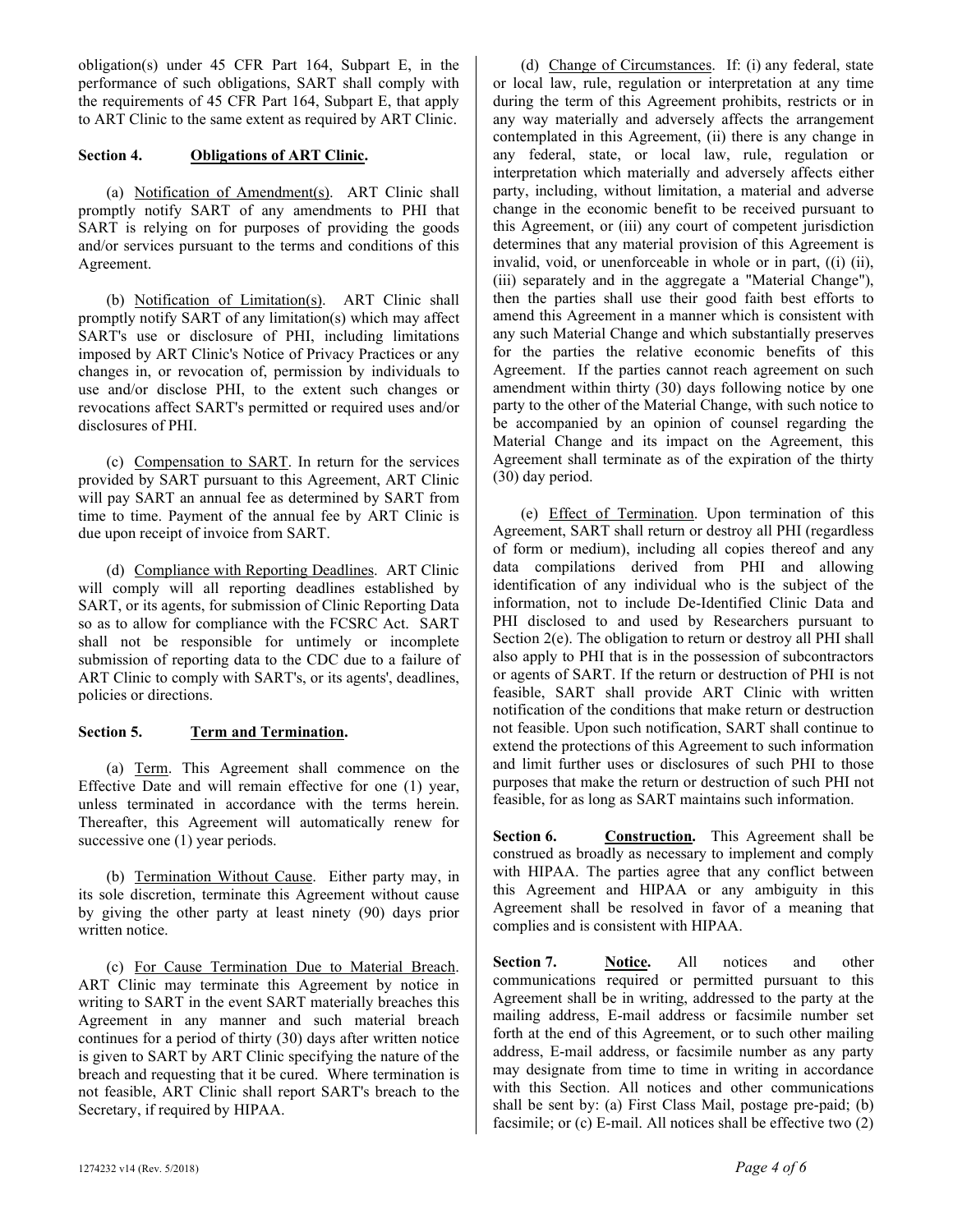days following the date of mailing if sent by First Class Mail and as of the date of delivery if sent by facsimile or E-mail.

**Section 8. Assignment.** This Agreement and the rights and obligations hereunder shall not be assigned, delegated, or otherwise transferred by any party without the prior written consent of the other party and any assignment or transfer without proper consent shall be null and void. Notwithstanding, ART Clinic hereby agrees and acknowledges that SART may retain one or more agents or subcontractors to provide services to ART Clinic pursuant to this Agreement. Such agents or subcontractors will comply with Section 3(d) of this Agreement.

**Section 9. Governing Law; Venue.** This Agreement shall be governed by, and interpreted in accordance with, HIPAA and the internal laws of the State of Alabama, without giving effect to any conflict of law's provisions. Venue for any dispute relating to this Agreement shall be in Jefferson County, Alabama.

**Section 10. Binding Effect; Modification.** This Agreement shall be binding upon, and shall inure to the benefit of, the parties hereto and their respective permitted successors and assigns. SART may unilaterally amend this Agreement at any time by providing notice of the amendment to ART Clinic and such amendment will become effective not less than thirty (30) days following notice to the ART Clinic. In the event ART Clinic does not agree with the amendment, ART Clinic may terminate this Agreement as of the effective date of the amendment upon notice to SART; provided, however, that such notice of termination must be received by SART no later than the effective date of the amendment. Except as set forth above, this Agreement may only be amended or modified by mutual written agreement of the parties.

**Section 11. Waiver.** The failure of any party at any time to enforce any right or remedy available hereunder with respect to any breach or failure shall not be construed to be a waiver of such right or remedy with respect to any other breach or failure by the other party.

**Section 12. Severability.** In the event that any provision or part of this Agreement is found to be totally or partially invalid, illegal, or unenforceable, then the provision will be deemed to be modified or restricted to the extent and in the manner necessary to make it valid, legal, or enforceable, or it will be excised without affecting any other provision of this Agreement, with the parties agreeing that the remaining provisions are to be deemed to be in full force and effect as if they had been executed by the parties subsequent to the expungement of the invalid provision.

**Section 13. Entire Agreement.** This Agreement constitutes the entire agreement between the parties with respect to the matters contemplated herein and supersedes all previous and contemporaneous oral and written negotiations, commitments, and understandings relating thereto.

**Section 14. Counterparts.** This Agreement may be executed in multiple counterparts, each of which shall constitute an original and all of which together shall constitute but one Agreement.

## **[Signatures on following page]**